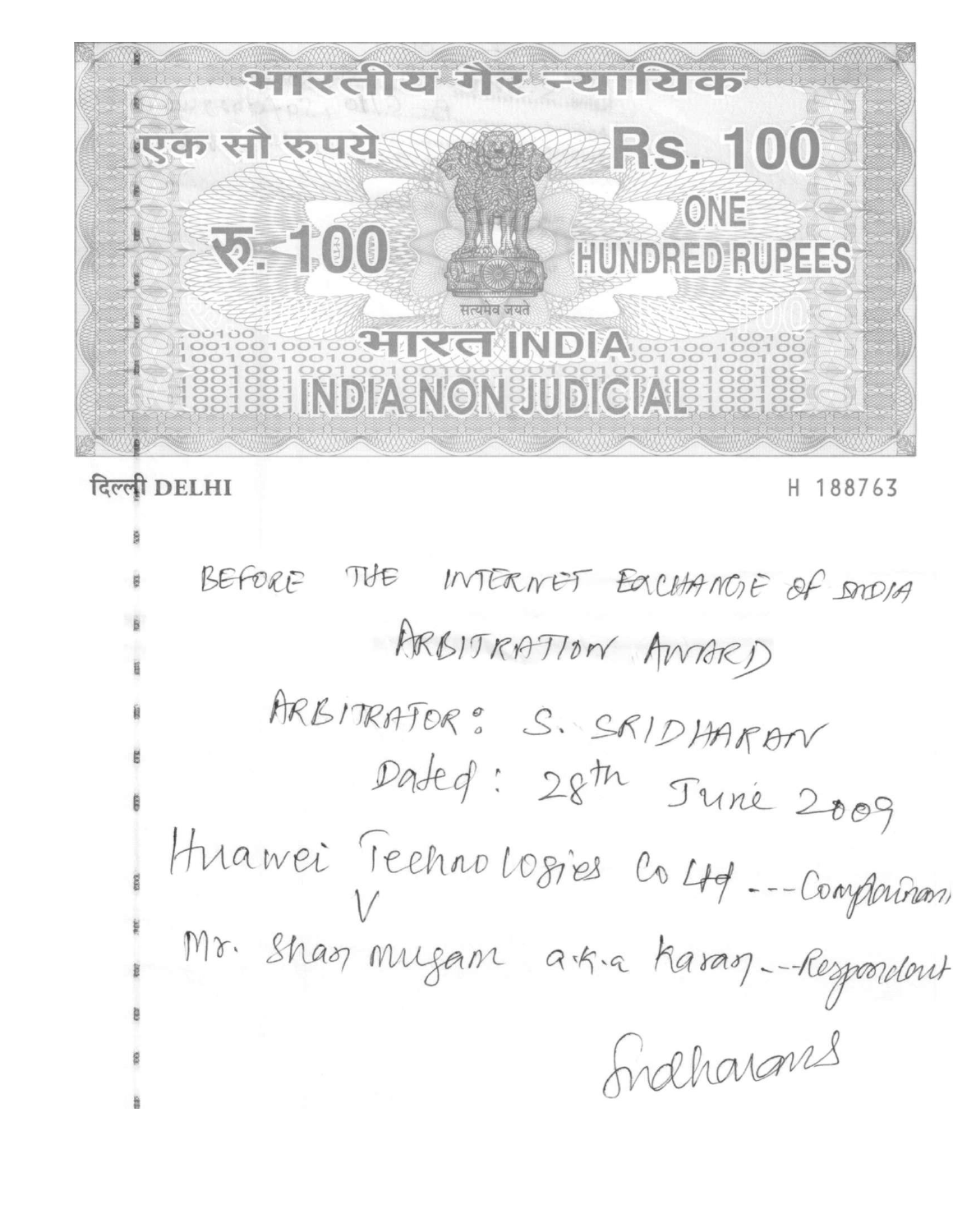# **BEFORE THE INTERNET EXCHANGE OF INDIA**

# **ARBITRATION AWARD**

## **ARBITRATOR: S.SRIDHARAN**

### **DATED: 28<sup>t</sup> <sup>n</sup> June 2009**

### **Huawei Technologies Co. Ltd**

### **1. The Parties**

1.1 The Complainant is Huawei Technologies Co. Ltd., a limited company, having its principal place of business at Bantian, Longgang District, Shenzhen 518129, People's Republic of China, represented by its counsel, Mukul Baveja & Rashi Nagpal of Fox Mandal & Co A-9, Sector-9, Noida NCR of Delhi - 201301

## **The Domain Name and Registrar**

1.2 The disputed domain name **<huawei.in>** is registered with #1 Indian Domains dba Mitsu.in.

# **2. Procedural History**

2.1 On 13 $^{\circ}$  May 2009, the Arbitrator received a email from NIXI asking him to express his availability and consent to take up the Complaint for arbitration. By return mail, the Arbitrator confirmed his availability and consent. On the same day the Arbitrator by email sent an electronic

Indharams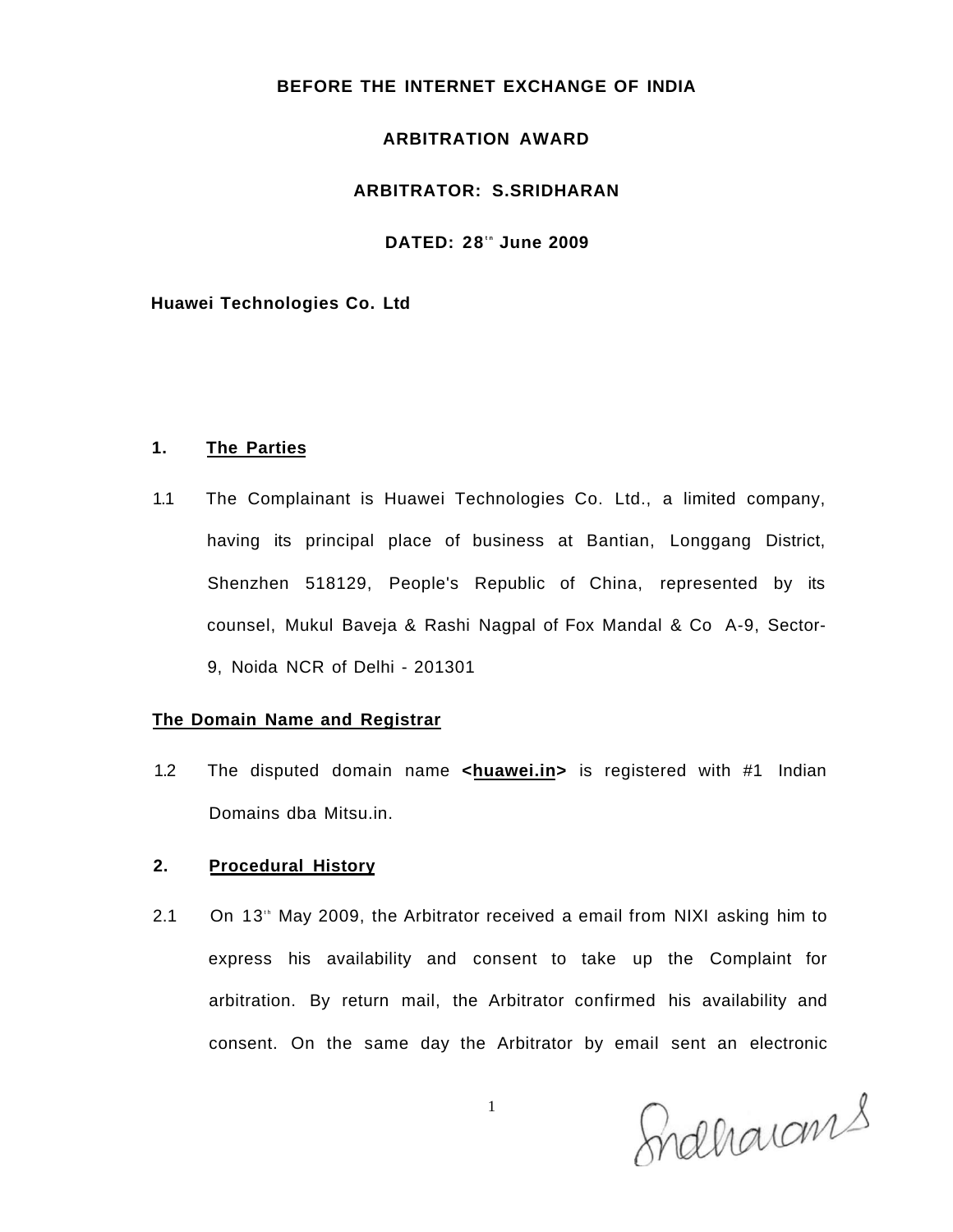version of signed Statement of Acceptance and Declaration of Impartiality and Independence.

- 2.2 On 16<sup>th</sup> May 2009, the Arbitrator received hardcopy of the Complaint along with Annexures.
- 2.3 On 16<sup>th</sup> May 2009, the Arbitrator issued by email a Notice to the Respondent setting forth the relief claimed in the Complaint and directing him to file his reply to the Complaint within 15 days. Arbitrator also sent an email about his appointment to arbitrate the complaint to the Complainant and asking him to transmit a soft copy of the Complaint.
- 2.4 On 17<sup>th</sup> May 2009, Arbitrator noted that the notice meant for Respondent was wrongly sent to the email address of the domain name registrar. The mistake was rectified immediately and fresh notice was sent to the email address of the Respondent as specified in the Whois data base. Respondent was also informed that his time to file counter started from 17<sup>th</sup> May 2009. This mail bounced back for technical reasons and again it was sent on 19<sup>th</sup> May 2009.
- $2.5$  On 18<sup>th</sup> May 2009, Arbitrator received soft copy of the complaint from the Complainant.
- $2.6$  On  $22^{nd}$  May 2009, Arbitrator noticed the postal address of the Respondent in the Whois database and directed the Complainant to serve by reputed courier a copy of the complaint on the Respondent at his postal

Svolhouans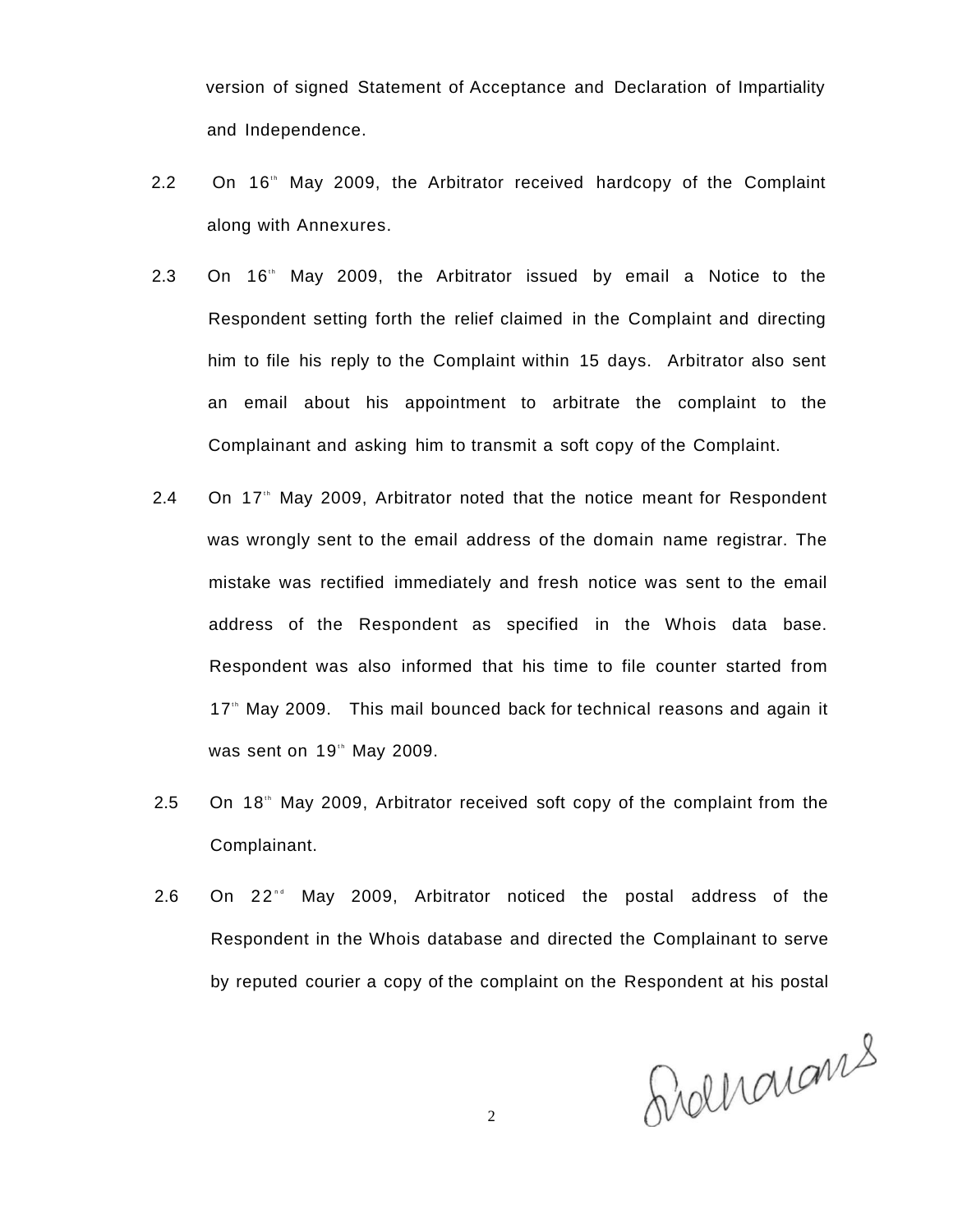address. Complainant was asked to submit the courier receipt to NIXI and intimate the Arbitrator the compliance of this direction.

- 2.7 On 25<sup>t</sup> May 2009, the Complainant by email confirmed that he would serve copy of complaint on the Respondent at his postal address and would comply with the directions of the Arbitrator.
- 2.8 The Respondent has not entered appearance. He has not filed any reply to the Complaint of the Complainant.
- 2.9 Email is the medium of communication of this arbitration and each email is copied to all, Complainant, Respondent and NIXI. Complainant took steps by courier to serve copies of the complaint on the Respondent and furnished copy of the courier receipt to NIXI.

#### **3. Factual Background**

#### **A Complainant**

3.1 The Complainant, Huawei was founded by Ren Zhengfei in 1988. The Complainant is one of the world's leading networking and telecommunications equipment manufacturer and supplier. It provides fixed network, mobile network, data communications, optical network, software & services and terminals, including modems — ranging from switching, integrated access network, NGN, xDSL, optical transport, intelligent network, GSM, GPRS, EDGE, W-CDMA, CDMA2000, a full series of routers and LAN switches, videoconferencing, terminals to other

Indharans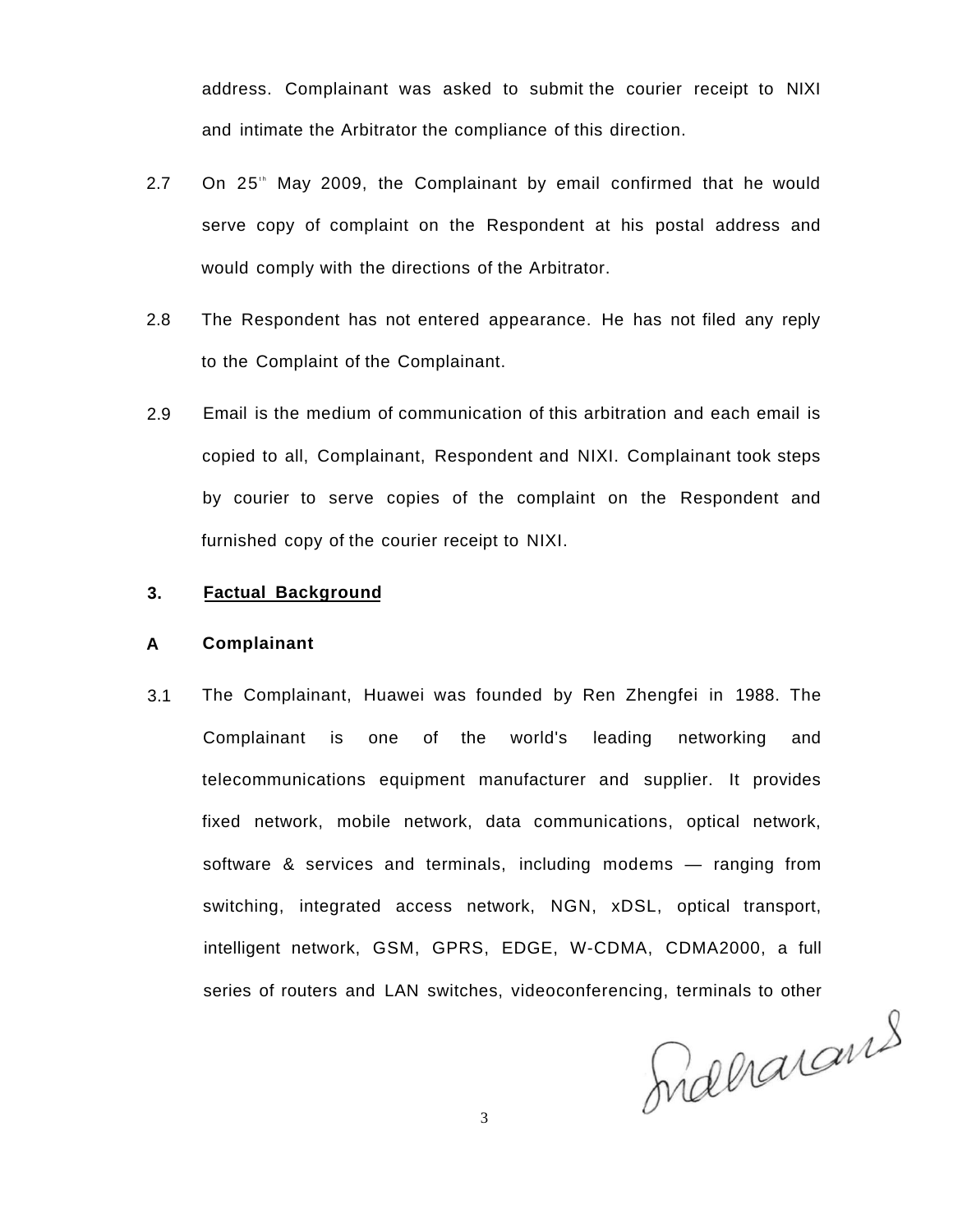key telecom technology fields. The Complainant also manufactures mobile phones.

- 3.2 The Complainant's products are marketed and sold in over 100 countries, including India. The Complainant has a huge customer base which spreads across the globe in several countries. Some of the key customers of the Complainant include Oi, Hola Paraguay, China Telecom, China Mobile, China Netcom, China Unicom, BT, Carphone Warehouse (UK), Tiscali (UK), Opal, BSNL (India). The Complainant's 3G equipment has been commercially deployed in the UAE, Hong Kong, Malaysia, Mauritius and the Netherlands.
- 3.3 The Complainant's global contract sales for 2006 reached USD11 billion (a 34% increase from 2005), 65% of which comes from overseas market. The Complainant has now become a leading vendor in the industry and one of the few vendors in the world to provide end-to-end 3G solutions. The Complainant has received many awards.
- 3.4 The Complainant has spent a huge amount of money on the promotion and advertisement of its services and products under the trade/service name/mark **Huawei** since 1988. The Complainant has given at **Annexure D** a statement of promotional and advertising expenditure incurred by the Complainant in the recent past along with a few advertisements released by it.
- 3.5 The profile and popularity of the Complainant under the trade/service name/mark **Huawei,** has been continuously increasing since the date of

Shaharans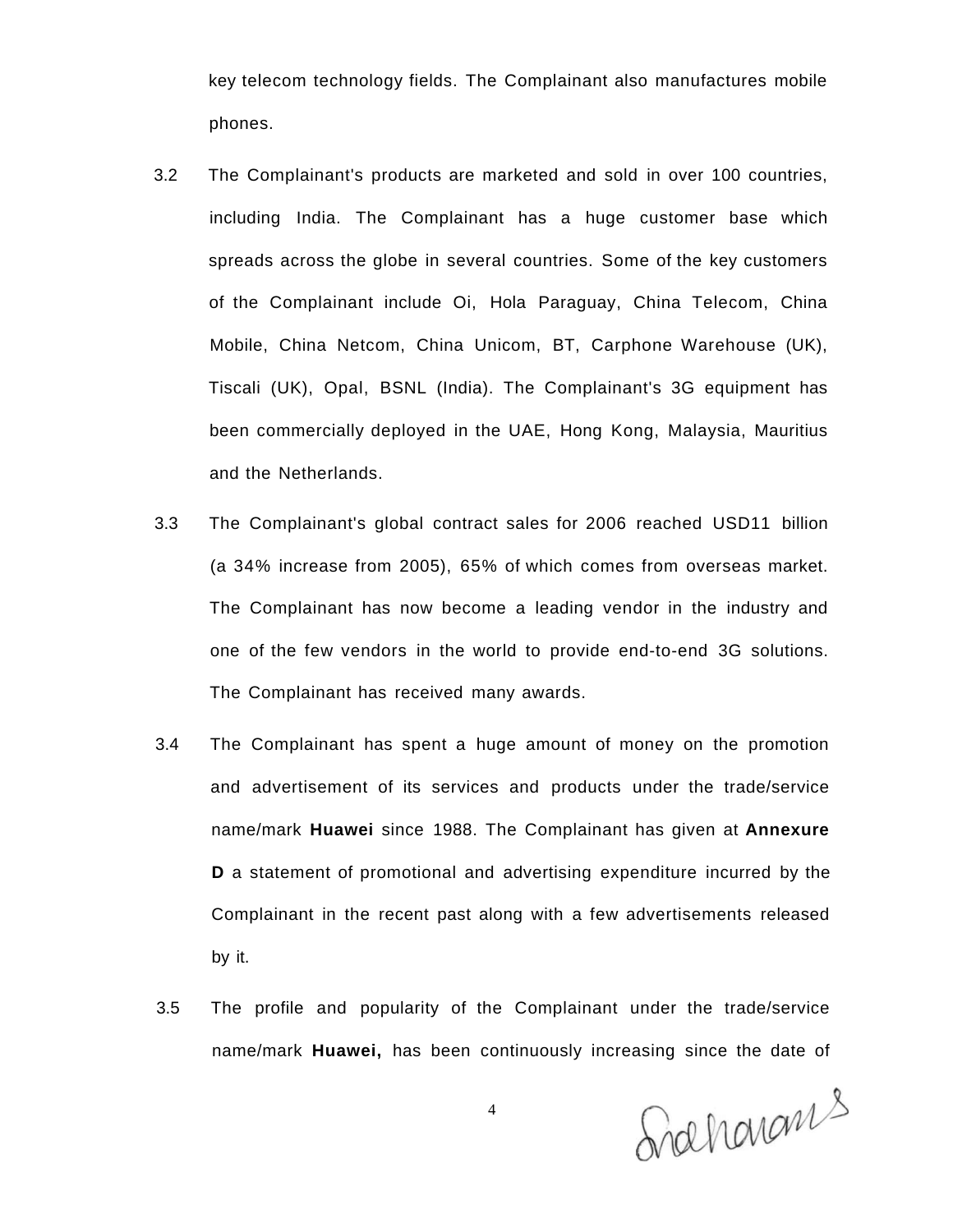adoption and use of the mark. At present, the Complainant's trade name/mark is a name to reckon with and has acquired an enormous goodwill not only in India but in many countries across the globe. The **Huawei** mark/brand mark, due to its extensive use, advertisements, publicity and awareness throughout the world, has acquired the status of a WELL KNOWN TRADE MARK under Section 2(1)(zg) of the Trade Marks Act, 1999. The mark **Huawei** qualifies all tests for the well-known status of a mark under Section 11 (6) of the Trade Marks Act.

- 3.6 The Complainant considers its trade/service name/mark, **HUAWEI,** an important and an extremely valuable asset and thus in order to protect the same, has obtained numerous trade mark registrations in different countries including India, for the said mark. The Complainant has filed a copy of the Indian trade mark registration under No.773291 in class 09 at **Annexure E.** Copies of Chinese registrations are annexed at **Annexure F.** A list of registrations in other countries is annexed at **Annexure G.**
- 3.7 The name/mark **Huawei** is distinctive, unique and an invented mark. A mere mention of the said name/mark establishes an identity and connection with the Complainant and none else. The use of the mark **Huawei** either as a mark, name, domain name, or in any other form whatsoever constitutes infringement and passing off and is a violation of the Complainant's rights in his mark.
- 3.8 The Complainant, in order to expand its presence, decided to obtain a domain name registration. The Complainant settled for [www.huawei.com](http://www.huawei.com)

Iraharans

5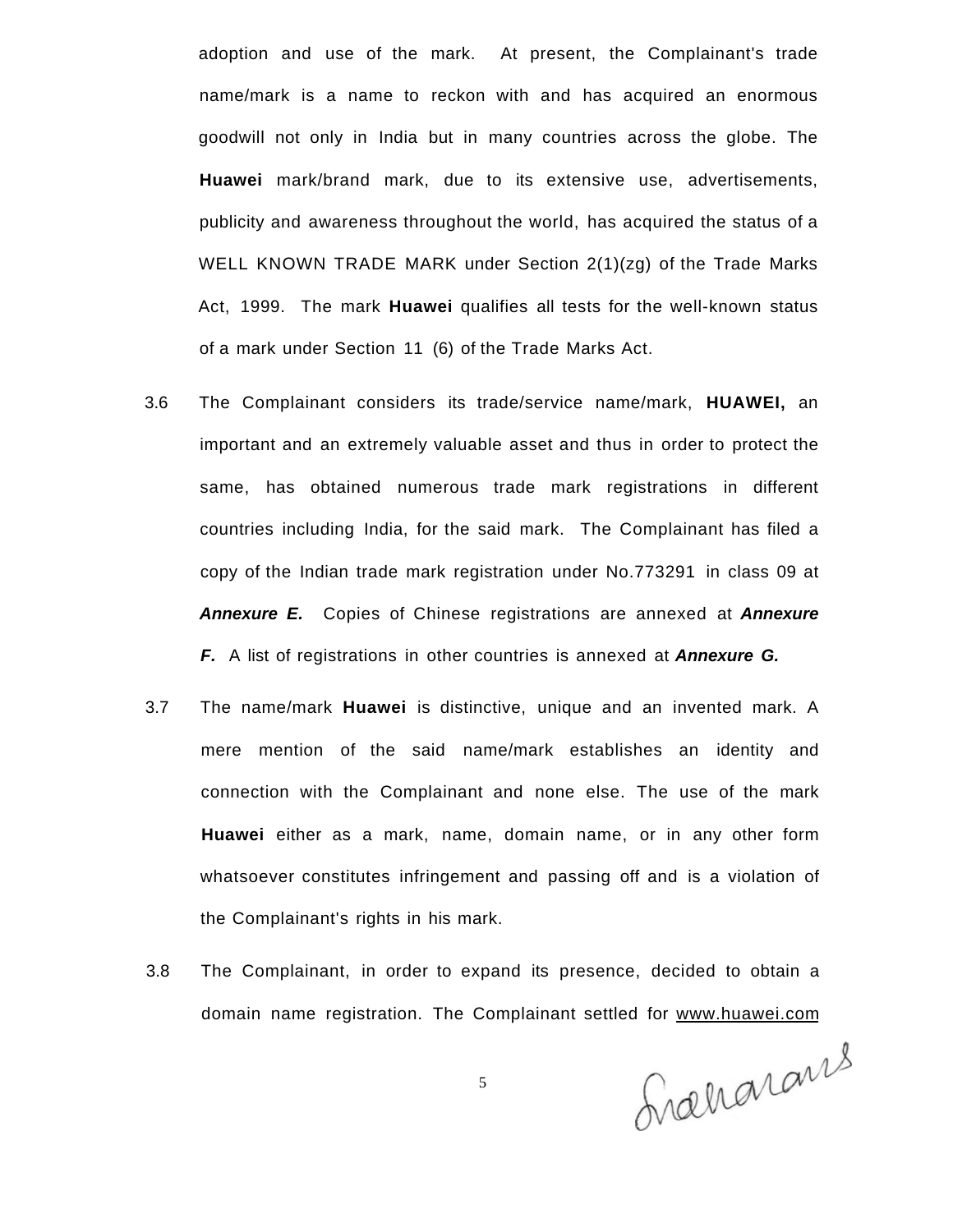as a natural extension of its corporate name for the registration of its domain name. The complainant has spent considerable amount of money and skill to develop a detailed website on its domain name. The website [www.huawei.com](http://www.huawei.com) is a comprehensive guide to the business activities of the Complainant. Further, the website provides contact details of the Complainant. A print out of the Home Page of the Complainant's website [www.huawei.com i](http://www.huawei.com)s annexed at **Annexure H.** 

- 3.9 The Complainant has always taken prompt actions against third parties which register identical or deceptively similar domain names in bad faith and hoard the said domain names without any legitimate interest. One such action was taken by the Complainant against a domain name hoarder for the domain name [www.huawei.co.in .](http://www.huawei.co.in) The Complainant took arbitration proceedings and the domain name was transferred to the Complainant. The Complainant has filed a copy of the award at **Annexure I.**
- 3.10 In November, 2007, the Complainant came to know that somebody has obtained a domain name registration for [www.huawei.in.](http://www.huawei.in) The Complainant immediately filed a domain name complaint before NIXI on November 20, 2007. The Ld. Arbitrator appointed by NIXI saw merit in the complainant's case and therefore granted an award of transfer of the domain name in favour of the Complainant. The said award in favour of the Complainant is annexed with the complaint as **Annexure J.**

Iraharans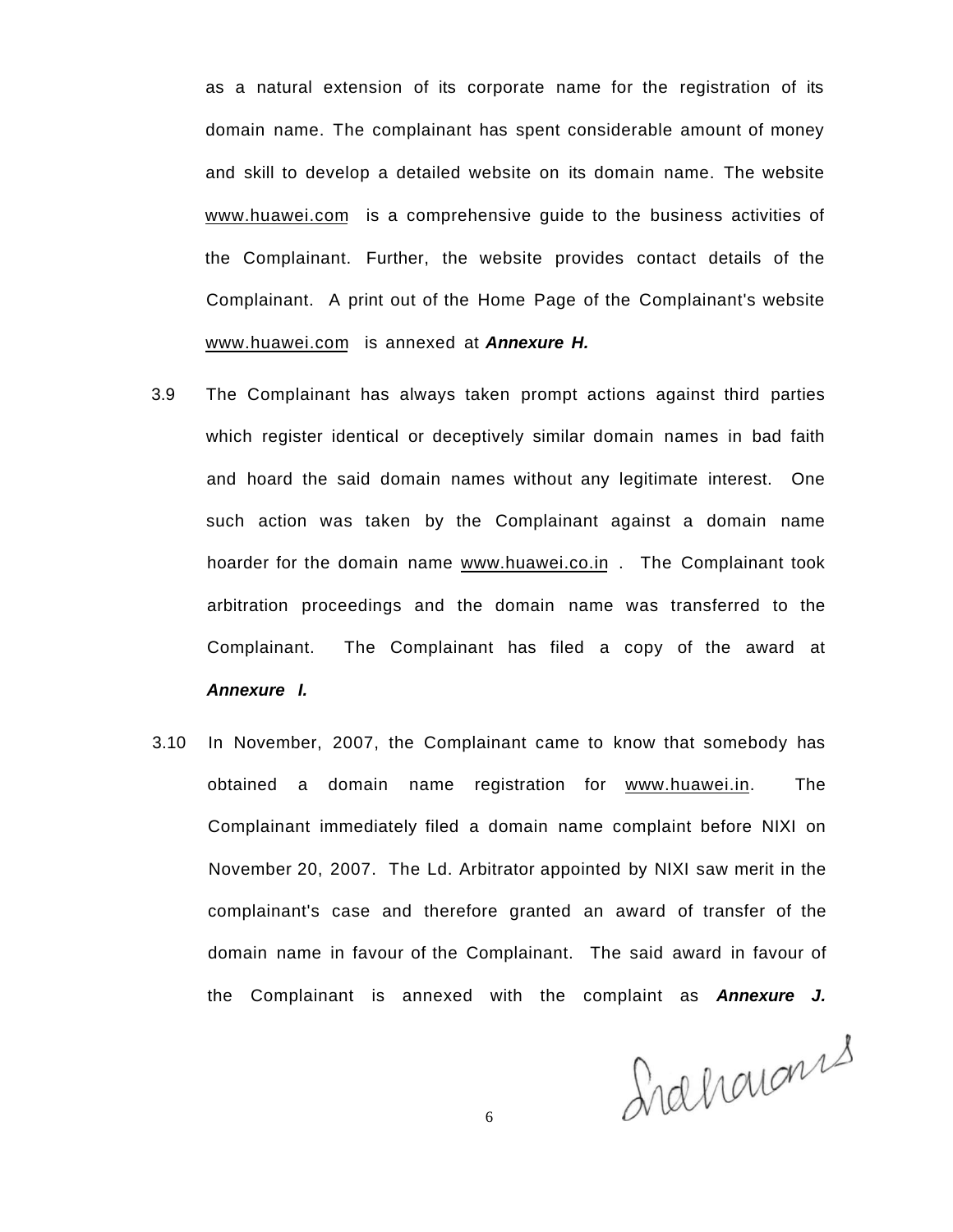Thereafter, the Complainant took control of the domain name [www.huawei.in.](http://www.huawei.in)

- 3.11 However, due to inadvertence, the Complainant missed to renew the registration for the disputed domain name <huawei.in> before its expiry date. But when the Complainant undertook to renew its disputed domain name <huawei.in> it was shocked to know that another third party, i.e. the Respondent was in its possession. The Complainant therefore took immediate steps to get back the disputed domain name and instructed its counsels to write a legal notice to the Respondent. The legal notice sent to the Respondent categorically stated that the complainant has already secured rights in the domain name [www.huawei.in,](http://www.huawei.in) vide an award of an arbitrator appointed by NIXI. However, to its utter dismay, the Complainant has not received any official reply from the Respondent and the Respondent continues to hoard the disputed domain name <huawei.in> of the Complainant till date. The said legal notice dated October 22, 2008 sent by the Complainant to the Respondent is annexed at **Annexure K.**
- 3.12 Being aggrieved by the bad faith hoarding of the disputed domain name <huawei.in>, the Complainant has approached this Hon'ble Forum.

## **B Respondent**

3.13 The Respondent has not filed any reply to the Complainant's Compliant in

this arbitration.<br> $Q_A A D I A A A B B$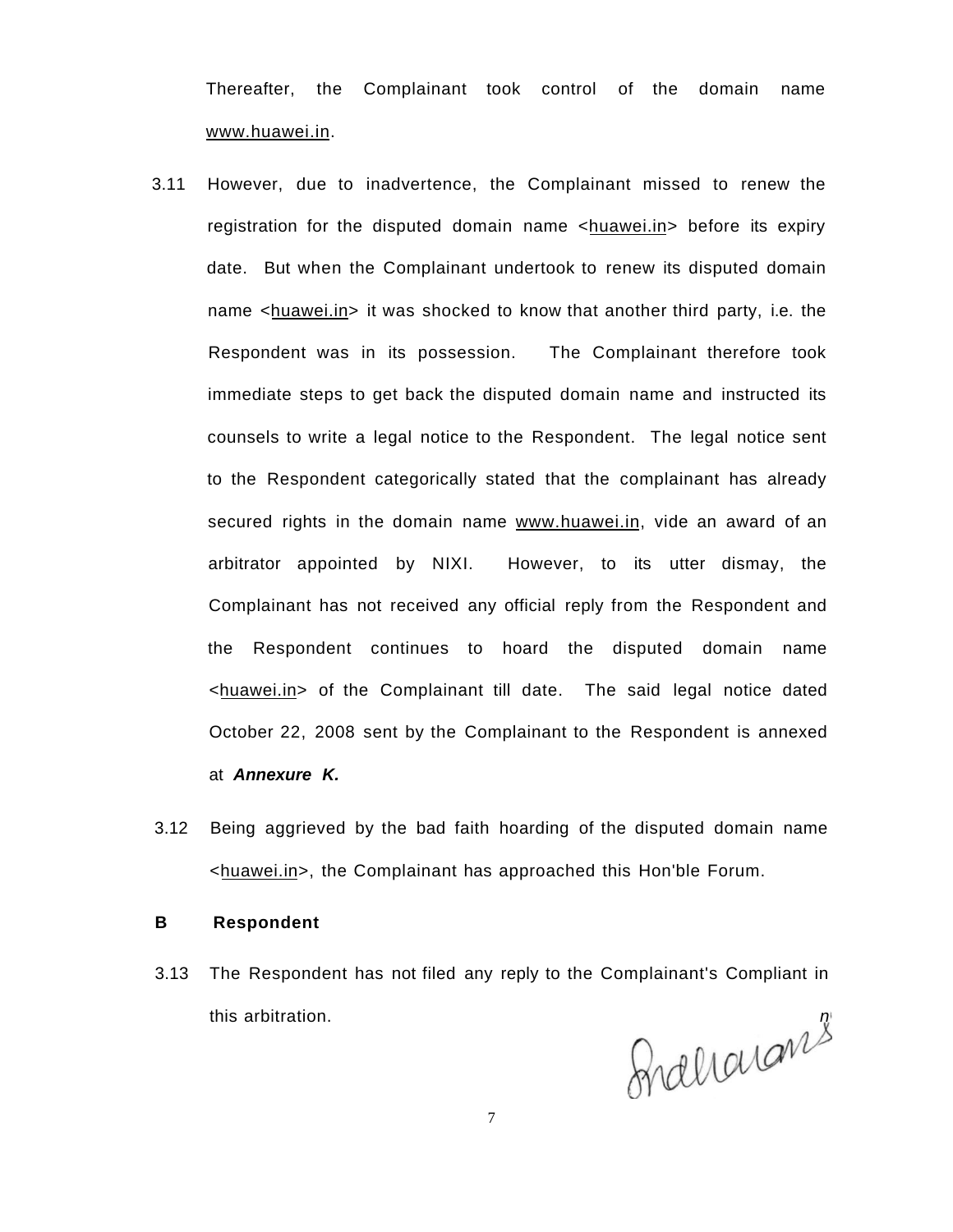### **Parties Contentions**

### **Complainant**

A mere glance at the disputed domain name gives rise to enormous confusion as to its origin as the disputed domain name  $\langle$ huawei.in > is identical to the corporate name of the Complainant. The utmost malafide intention of the respondent is evident from the fact that not even a single letter differs between the disputed domain name and the corporate name of the Complainant

Respondent has picked up the mark/name of the Complainant verbatim without even changing a single letter. Thus, the use of the disputed domain name by the Respondent is a prima facie case of cyber squatting and trade/service mark/name infringement.

The name/mark **Huawei** is distinctive, unique and an invented mark. The mere mention of the said name/mark establishes an identity and connection with the Complainant and none else. The Complainant owns all the rights including statutory and common law rights in the said name/mark and is entitled to protection under the Indian Trade Marks Act, 1999. The use of the said name either as a mark, name, domain name, or in any other form whatsoever constitutes violation of the Complainant's statutory rights.

It is also well established that the specific top level of a domain name such as ".com", ".org" may be disregarded when determining whether it is

franarans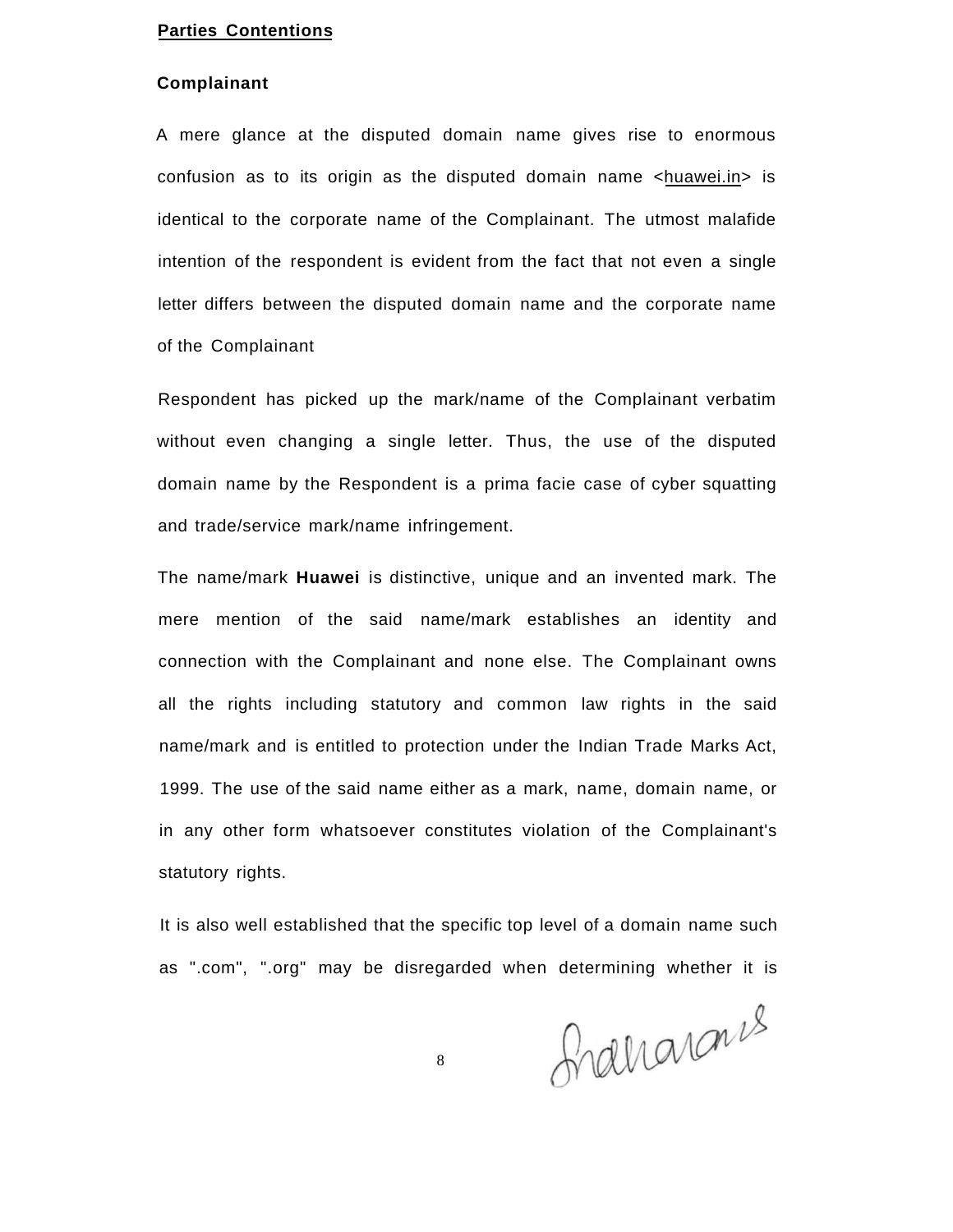identical or confusingly similar to the trade mark in which the Complainant has rights.

- 4.5 The Respondent, apparently, is in the business of holding domain names and selling them whereas the Complainant is an established business entity doing business under the brand **Huawei** since 1988. This is adequate evidence to show that the Respondent has no legitimate interests in the disputed domain name and is merely hoarding the same without doing any business from it.
- 4.6 The Respondent has no proprietary or contractual rights in any registered or common law trade mark corresponding in whole or in part to the disputed domain name <huawei.in>. Further, the Respondent is not authorized or licensed by the Complainant to use its trade/service mark/name or to use the disputed domain name. The Respondent is not running any website on the disputed domain name and thus not doing any business from it. The only conclusion that can be drawn from such an act of the Respondent is that the Respondent neither has any bona fide interest in respect of offering of goods and services nor it has any legitimate non-commercial or fair use of the disputed domain name <huawei.in>.
- 4.7 The illegality in the registration of the disputed domain name <huawei.in> arises from the fact that domain names today are a part and parcel of corporate identity. A domain name acts as the address of the company on

the internet and can be termed as a web address or a web mark just like a

9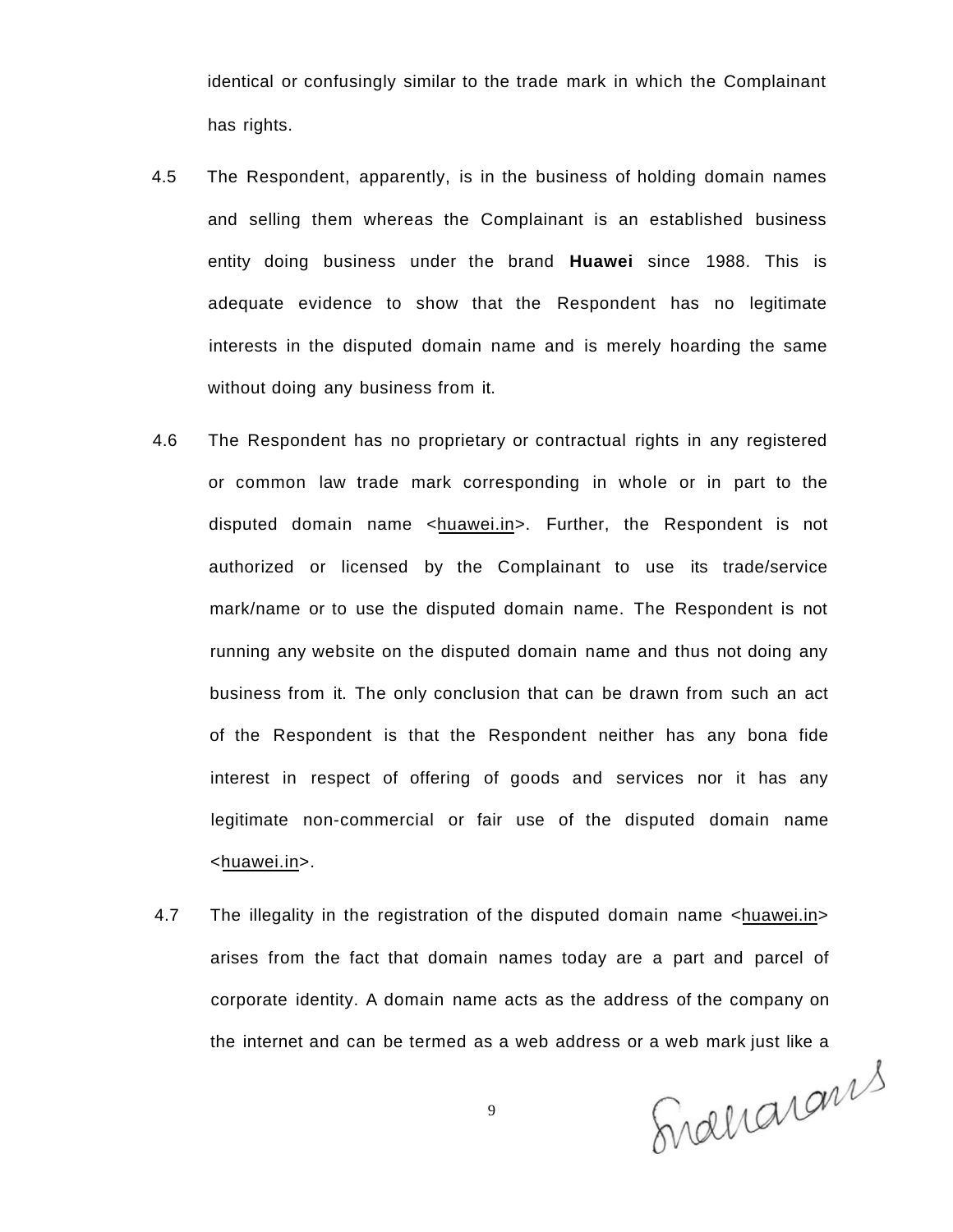trade mark or service mark. It is also the internet address of a company. The mere act of registration by the Respondent of the disputed domain name containing the entire corporate name of the Complainant in it constitutes passing off.

- 4.8 The fact that the Respondent registered the disputed domain name <huawei.in> just as it expired in October, 2008 is a prima facie evidence of malafide intentions and bad faith. The Respondent was very much aware that the Complainant has been conducting business through its primary domain name [www.huawei.com](http://www.huawei.com) and therefore it hoarded the disputed domain name <huawei.in> with the malafide intention to sell it and make illegitimate profit out of it.
- 4.9 The Respondent has obtained registration for the disputed domain name in bad faith for either or all of the following motives:
	- (i) The disputed domain name <huawei.in> could be used by the Respondent to extract huge sums of money from the Complainant who has legitimate interest in it. This is pretty much evident as the Respondent is not running any website on the disputed domain name.
	- (ii) Through the disputed domain name  $\langle$ huawei.in>, by activating a website, the Respondent may be able to represent itself as the Complainant or its authorized representative and cause damage to some third party by entering into transactions or contracts with them under the garb of being associated with the Complainant. This

Shaharans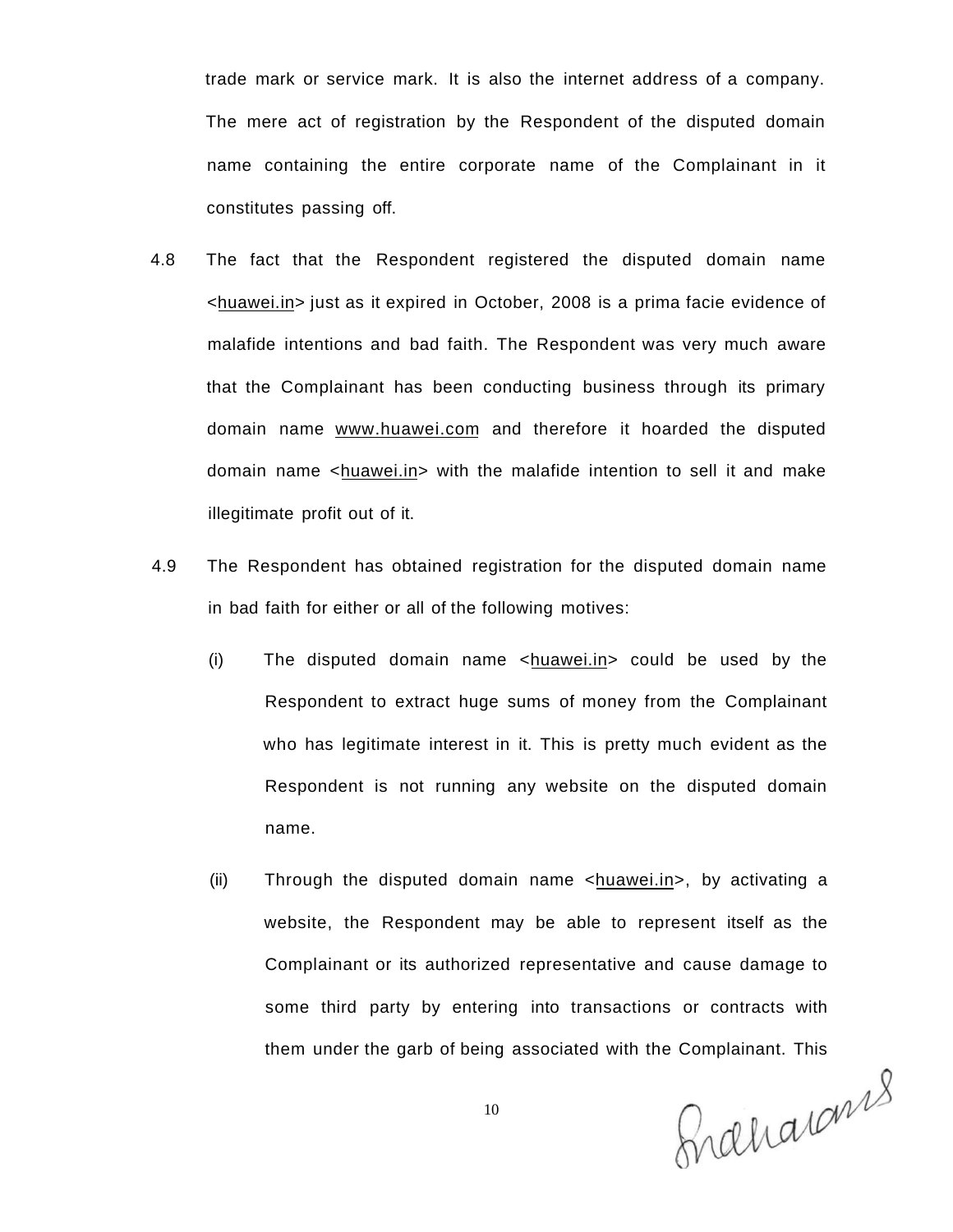can be extremely dangerous and prejudicial to public interest as well.

(iii) The Respondent can transfer or sell the domain name to some competing interest of the Complainant who may damage the goodwill and reputation of the Complainant by inserting prejudicial material in relation to the Complainant. This will lead to complete tarnishment of the Complainant's image if valuable property like the disputed domain name <huawei.in> falls into the hands of competing interests.

#### **B. Respondent**

4.10 Respondent has not filed any reply to the Complainant's Complaint in this arbitration.

#### **5. Discussion and Findings**

5.1 Respondent was served electronically (email) and by post. He was given sufficient time to respond to the Complaint. But the Respondent did not file his response. Since the Respondent has chosen not to respond to this Complaint within the time granted to him, I am proceeding to determine this Complaint on merits based on the materials available on record.

The Complainant in order to succeed in the Complaint must establish under Paragraph 4 of .IN Domain Name Dispute Resolution Policy (INDRP) the following elements:

Shaharans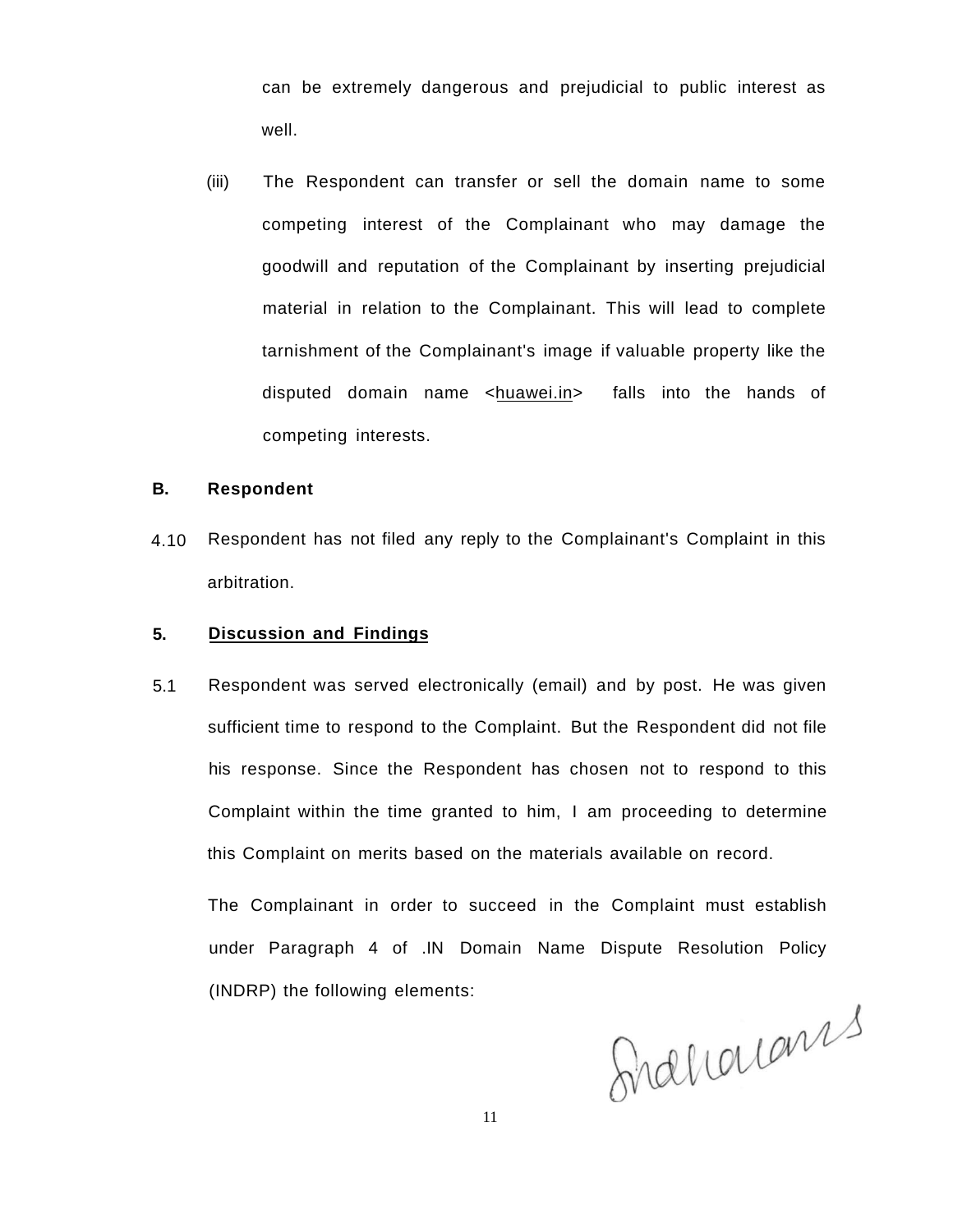- (I) Respondent's domain name is identical or confusingly similar to a name, trademark or service mark in which the Complainant has rights;
- (II) Respondent has no rights or legitimate interests in respect of the domain name; and
- (III) Respondent's domain name has been registered or is being used in bad faith.
- 5.3 Each of the aforesaid three elements must be proved by a Complainant to warrant relief.

# **Disputed domain name is identical or confusingly similar to a trade mark of the Complainant.**

5.4 The Complainant is the proprietor of the mark Huawei and has been using the mark Huawei since 1988. The Complainant has registrations for the mark Huawei throughout the world, including India. The Complainant has owned web sites such as [www.huawei.com](http://www.huawei.com) and [www.huawei.co.in](http://www.huawei.co.in) . Information about the Complainant and its products are available on the web sites. The Complainant's web sites wholly comprise its registered trade mark Huawei. The Complainant was the first owner of the disputed domain name <huawei.in> by virtue of an award dated 20.02.2008. It was not renewed later on by the Complainant. The Complainant's trade mark Huawei was registered first in India in 2006 and is effective from 24.10.1997. The disputed domain name <huawei.in> was registered by

Sianarans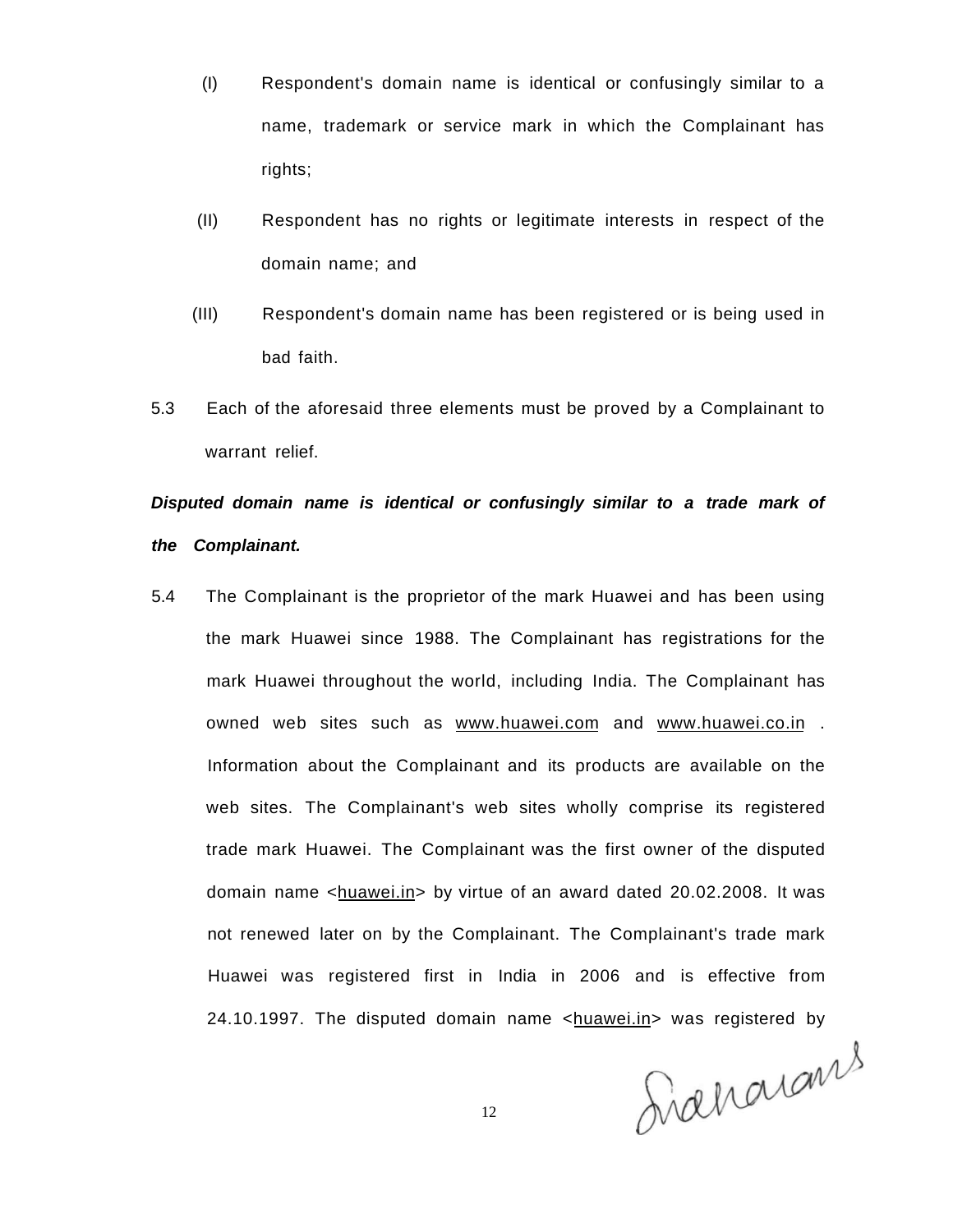the Respondent only on 12 October 2008. The Complainant is the prior adopter of the mark Huawei. The above facts have established that the Complainant has both common law and statutory rights in respect of its trade mark Kenneth Cole.

- 5.5 The Complainant's Huawei mark is well known throughout the world including India. It is clearly seen that the disputed domain name <huawei.in> wholly incorporates Huawei, the prior registered trade mark of the Complainant.
- 5.6 I, therefore, find that:
	- (a) The Complaint has both common law and statutory rights in respect of its trade mark Kenneth Cole.
	- (b) The disputed domain name  $\langle$ huawei.in> is confusingly similar to the Complainant's prior registered trade mark Kenneth Cole.

# **Respondent has no rights or legitimate interests in respect of the disputed domain name**

- 5.7 It is already seen that:
	- (a) The Complainant is the prior adopter and user of the mark Huawei. The Complainant's mark Huawei is well known in many countries across the globe including India.
	- (b) The Complainant's trade mark was adopted in the year 1988. It was registered first in India in 2006. The Complainant was the first

owner of the disputed domain name <huawei.in> by virtue of an<br>
13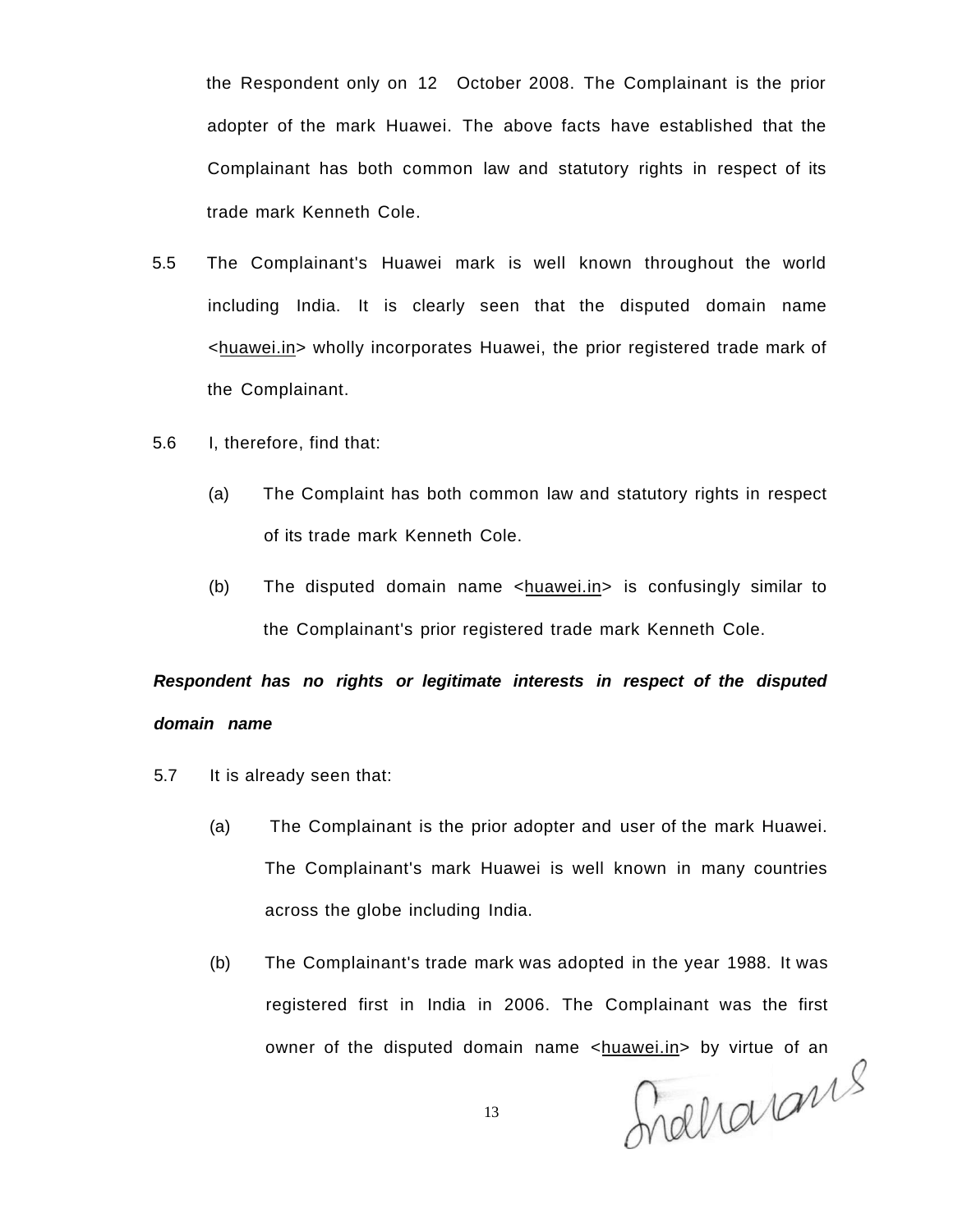award dated 20.02.2008. Complainant failed to renew subsequently. The disputed domain name <huawei.in> was registered by the Respondent only on 12 October 2008.

- 5.8 The Respondent has not filed any reply and has not come up with any reason for adopting the disputed domain name <huawei.in>
- 5.9 The Respondent is not running any website on the disputed domain name <huawei.in> and thus not doing any business from it. The Respondent has no proprietary or contractual rights in any registered or common law trade mark corresponding in whole or in part to the disputed domain name <huawei.in>. Further, the Respondent is not authorized or licensed by the Complainant to use its trade/service mark/name or to use the disputed domain name.
- 5.10 The mere act of registration by the Respondent of the disputed domain name <huawei.in>. containing the entire corporate name of the Complainant in it constitutes passing off.
- 5.11 The above facts indicate that the Respondent neither has any bona fide interest in respect of offering of goods and services nor has it any legitimate non-commercial or fair use of the disputed domain name <huawei.in>.
- 5.12 Therefore, I have no hesitation to hold, for the above reasons that the Respondent has no right or legitimate interest in respect of the disputed domain name <huawei.in>.

Induarans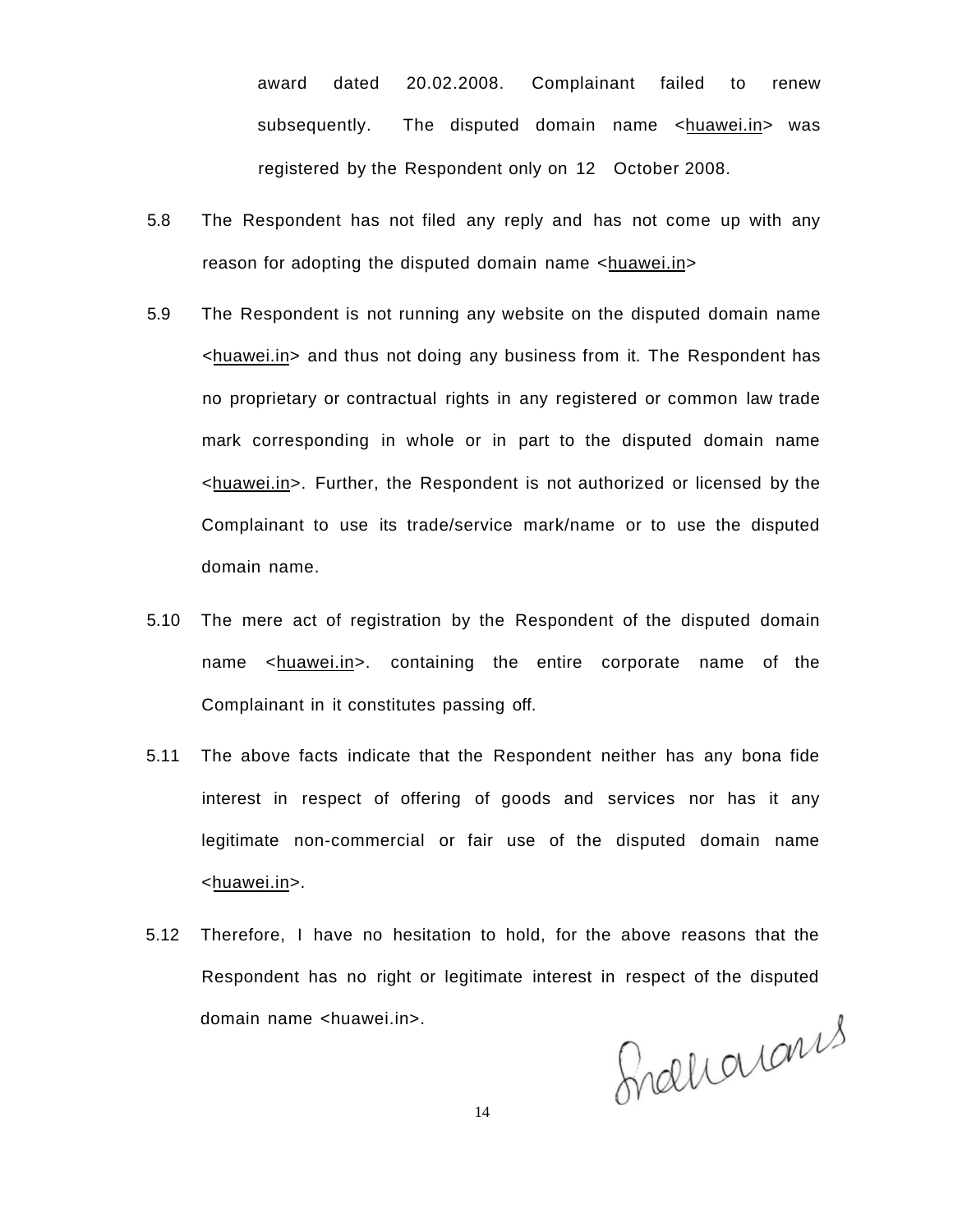**Respondent's domain name has been registered or is being used in bad faith.** 

- 5.13 The Complainant's well known trade mark Huawei was adopted in the year 1988. It was registered first in India in 2006. The Complainant was the first owner of the disputed domain name <huawei.in> by virtue of an award dated 20.02.2008. The Complainant failed to renew it and the disputed domain name <huawei.in> was freely available to third parties for registration. The Respondent got registered it on 12<sup>th</sup> October 2008. Immediately on 22<sup>®</sup> October, the Complainant issued a legal notice to the Respondent, *inter alia*, for transfer the disputed domain name <huawei.in> to the Complainant. But the Respondent did not send any reply to the legal notice. Thereafter, the Complainant filed this Complaint.
- 5.14 Mere non-renewal of disputed domain name <huawei.in> in 2008 by the Complainant does not entitle the Respondent to adopt the same. Even in the absence of prior adoption of disputed domain name <huawei.in> the Complainant is entitled to take action against the Respondent. It is because the disputed domain name <huawei.in> wholly incorporates the prior registered well known trade mark Huawei of the Complainant. Further, the Respondent has not come up with any reason for adoption of the disputed domain name <huawei.in>. The Respondent is not running any website on the disputed domain name <huawei.in> and thus not doing any business from it.

Grahamans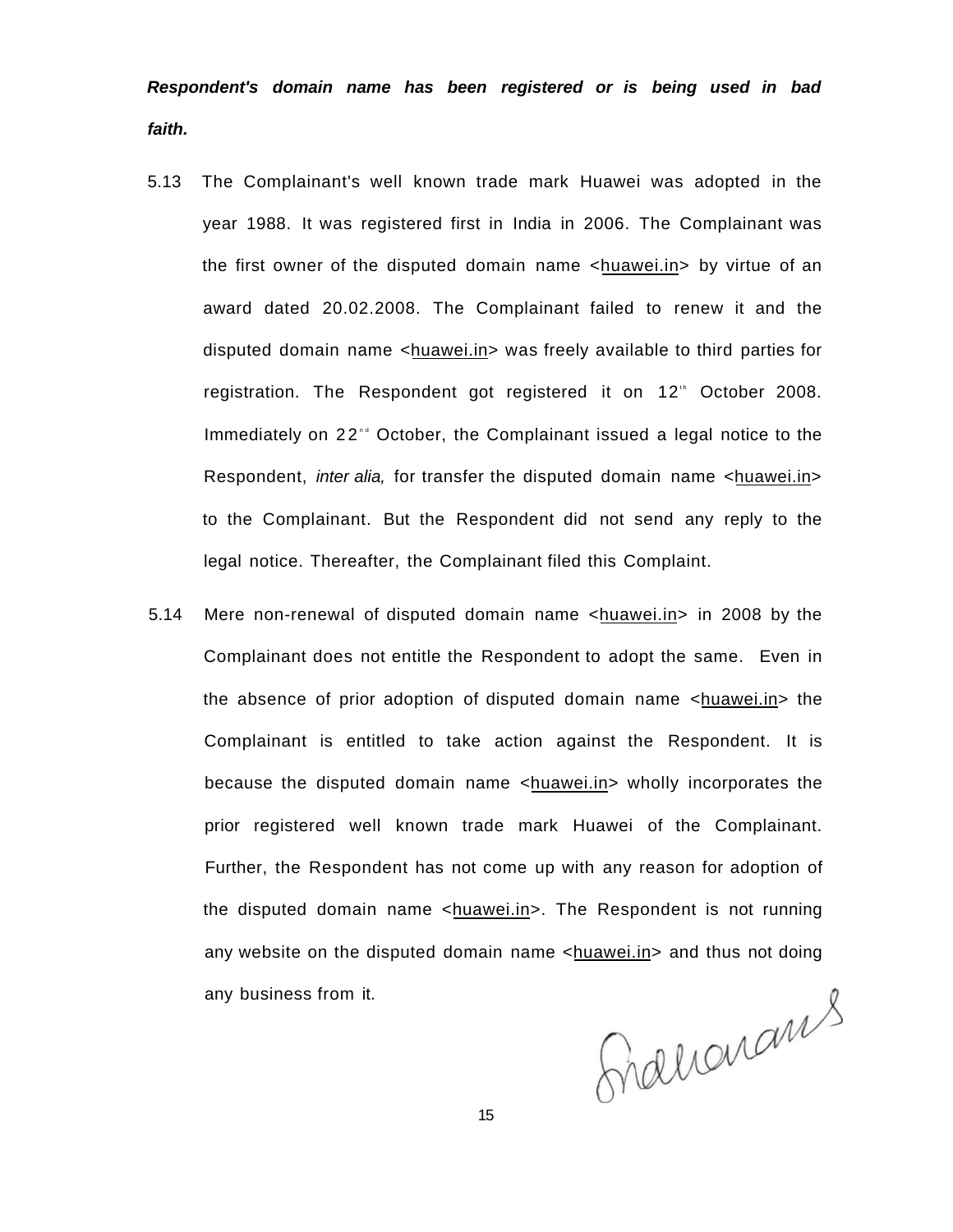- 5.15 The Respondent has no proprietary or contractual rights in any registered or common law trade mark corresponding in whole or in part to the disputed domain name <huawei.in>. Further, the Respondent is not authorized or licensed by the Complainant to use its trade/service mark/name or to use the disputed domain name.
- 5.16 It is apparent that the Respondent has registered the disputed domain <huawei.in>name for the purpose of selling, renting, or otherwise transferring the domain name registration to the Complainant, who is the proprietor of the trade mark and trade name Huawei, or to a competitor of the Complainant, for a valuable consideration.
- 5.17 The Respondent has registered the disputed domain name in order to prevent the Complainant - the proprietor of the trademark and / or service mark Huawei from reflecting the mark in a corresponding domain name.
- 5.18 The above facts have clearly established the bad faith registration of the disputed domain name <huawei.in> by the Respondent.
- 5.19 The actions of the Respondent should not be encouraged and should not be allowed to continue. The conduct of the Respondent has necessitated me to award costs of the Complaint to and in favour of the Complainant.
- **6. Decision**
- 6.1 For all the foregoing reasons, the Complaint is allowed as prayed for in the Complaint.

Shaharans